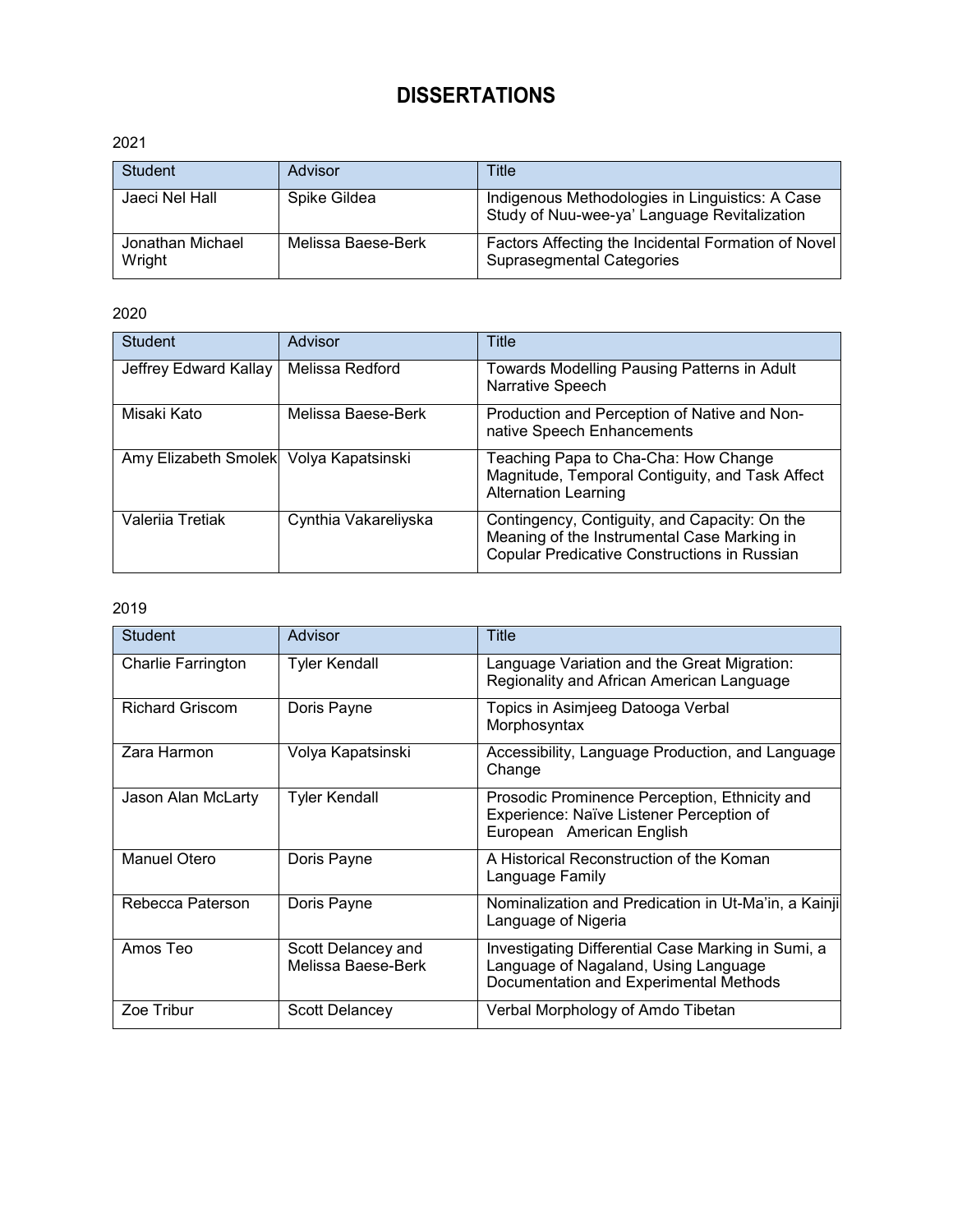| <b>Student</b>    | Advisor           | Title                                                                                                                              |
|-------------------|-------------------|------------------------------------------------------------------------------------------------------------------------------------|
| Paul Olejarczuk   | Volya Kapatsinski | <b>Phonotactic Generalizations and the Metrical Parsel</b>                                                                         |
| <b>Matt Stave</b> | Eric Pederson     | Temporal Relations of Verbal and Non-Verbal<br>Behavior in Storytelling                                                            |
| Hideko Teruya     | Volya Kapatsinski | Deciding to Look: Revisiting the Link between<br>Lexical Activations and Eye Movements in the<br>Visual World Paradigm in Japanese |
| Julia Trippe      | Eric Pederson     | Aviation English is Distinct from Conversational<br>English: Evidence from Prosodic Analyses and<br><b>Listening Performance</b>   |
| Zalmai Zahir      | Scott DeLancey    | Elements of Lushootseed Grammar in Discourse<br>Perspective                                                                        |

## 2017

| Student           | Advisor              | Title                                                                                                          |
|-------------------|----------------------|----------------------------------------------------------------------------------------------------------------|
| Krishna Boro      | Scott DeLancey       | A Grammar of Hakhun Tangsa                                                                                     |
| Sara Pacchiarotti | Doris Payne          | Bantu Applicative Construction Types Involving *-<br>id: Forms, Functions and Diachrony                        |
| Shahar Shirtz     | Cynthia Vakareliyska | Patterns of Morphosyntactic and Functional<br>Diversification in the Usage of Cognate Verbs in<br>Indo-Iranian |

## 2016

| <b>Student</b>                     | Advisor              | Title                                                                  |
|------------------------------------|----------------------|------------------------------------------------------------------------|
| <b>Holly Lakey</b>                 | Cynthia Vakareliyska | The Grammar of Fear: Morphosyntactic Metaphor<br>in Fear Constructions |
| Prakaiwan Vajrabhaya Eric Pederson |                      | Cross-Modal Reduction: Repetition of Words and<br>Gestures             |

### 2015

| Student        | Advisor           | Title                                                                                                           |
|----------------|-------------------|-----------------------------------------------------------------------------------------------------------------|
| Danielle Barth | Volya Kapatsinski | To HAVE and to BE: Function Word Reduction in<br>Child Speech, Child Directed Speech and Inter-<br>adult Speech |
| Jaime Pena     | Doris Payne       | A Grammar of Wampis                                                                                             |

| <b>Student</b> | Advisor         | Title                                                                                     |
|----------------|-----------------|-------------------------------------------------------------------------------------------|
| Ying Chen      | Melissa Redford | Prosodic Realization of Focus in Second Langage<br>Speech: Effects of Language Experience |
| Linda Konnerth | Scott DeLancey  | A Grammar of Karbi                                                                        |
| Hema Sirsa     | Melissa Redford | First Language and Sociolinguistic Influences on<br>the Sound Patterns of Indian English  |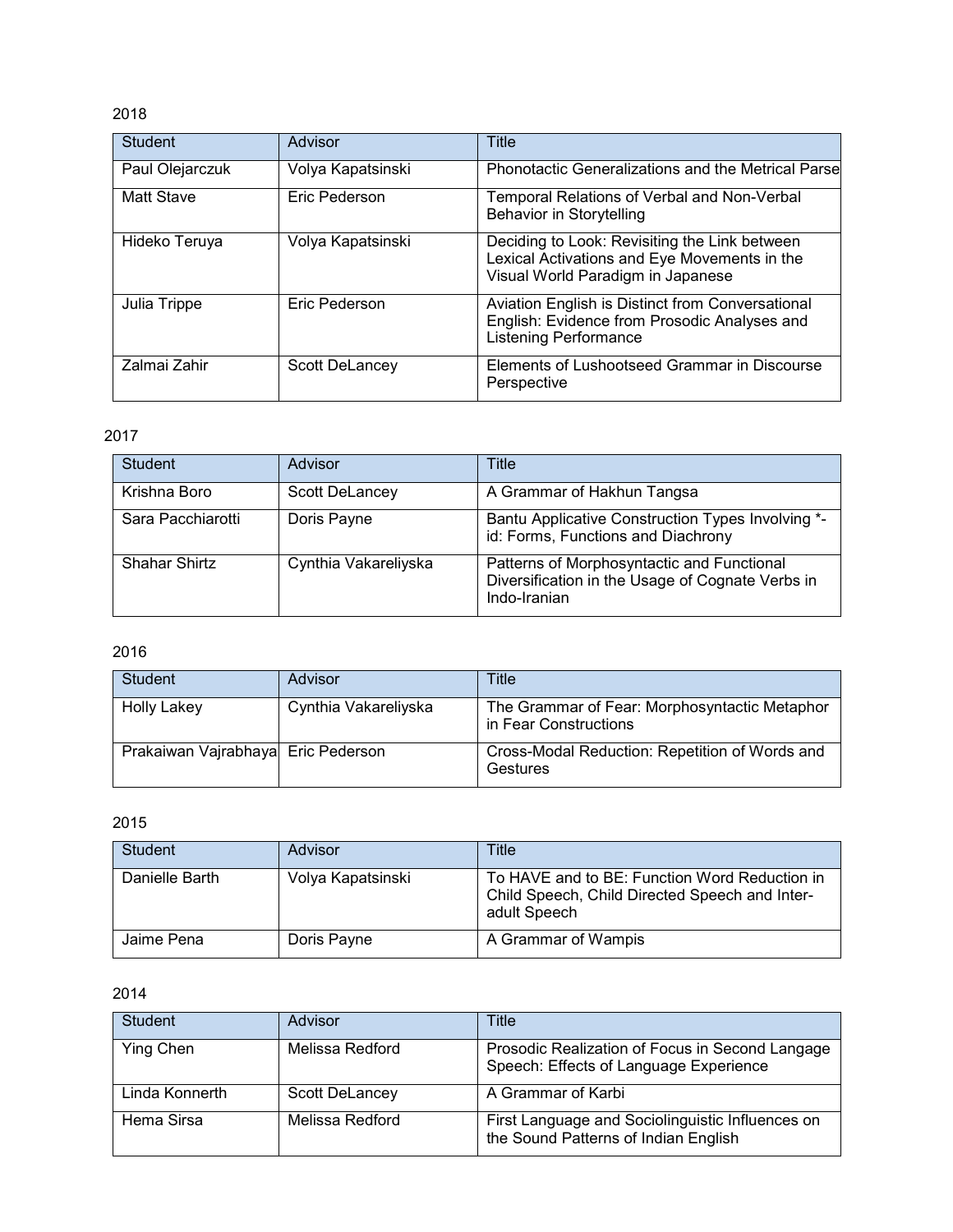| <b>Student</b>      | Advisor         | Title                                                                                                                      |
|---------------------|-----------------|----------------------------------------------------------------------------------------------------------------------------|
| Tam Nguyen          | Scott DeLancey  | A Grammar of Bih                                                                                                           |
| Anna Pucilowski     | Doris Payne     | Topics in Ho Morphophonology and Morphosyntax                                                                              |
| Wook Kyung Choe     | Melissa Redford | The Role of Supralexical Prosodic Units in Speech<br>Production: Evidence from the Distribution of<br><b>Speech Errors</b> |
| Yolanda Valdez Jara | Spike Gildea    | Predication in Rarómuri (Urique Tarahumara)                                                                                |

## 2012

| <b>Student</b>          | Advisor        | Title                                                                       |
|-------------------------|----------------|-----------------------------------------------------------------------------|
| Colleen Ahland          | Doris Payne    | A Grammar of Northern and Southern Gumuz                                    |
| Michael Ahland          | Doris Payne    | A Grammar of Northern Mao (MÀWÉS AAS'È)                                     |
| Virginia Beavert        | Scott DeLancey | Wántwint Inmí Tiináwit: A Reflection of What I<br>Have Learned              |
| <b>Christopher Doty</b> | Scott DeLancey | A Reassessment of the Genetic Classification of<br>Miluk Coos               |
| Jung-yao Lu             | Scott DeLancey | An Investigation of Various Linguistic Changes in<br>Chinese and Naxi       |
| <b>Brian Butler</b>     | Eric Pederson  | A Semantic Map Approach to English Articles (a,<br>the, and $\varnothing$ ) |

## 2011

| <b>Student</b>   | Advisor              | Title                                                                                                                                                                          |
|------------------|----------------------|--------------------------------------------------------------------------------------------------------------------------------------------------------------------------------|
| Gwendolyn Hyslop | Scott Delancey       | A Grammar of Kurtop                                                                                                                                                            |
| Grace Oh         | Susan Guion-Anderson | The Effect of Age of Acquisition and Second-<br>Language Experience on Segments and Prosody:<br>A Cross-Sectional Study of Korean Bilinguals'<br>English and Korean Production |
| Irina Shport     | Susan Guion-Anderson | Cross-Linguistic Perception and Learning of<br>Japanese Lexical Prosody by English Listeners                                                                                   |

| <b>Student</b>      | Advisor        | Title                                                                                                    |
|---------------------|----------------|----------------------------------------------------------------------------------------------------------|
| Joana Jansen        | Scott DeLancey | A Grammar of Yakima Ichishkin/Sahaptin                                                                   |
| Rosa Vallejos Yopan | Spike Gildea   | A Grammar of Kokama-Kokamilla                                                                            |
| Racquel Yamada      | Spike Gildea   | Speech community-based documentation,<br>description, and revitalization: Kari'nja in<br>Konomerume      |
| Kun Yue             | Eric Pederson  | <b>Empirical Studies of Interactions of Semantic</b><br>Roles: the Agent and Patient in Mandarin Chinese |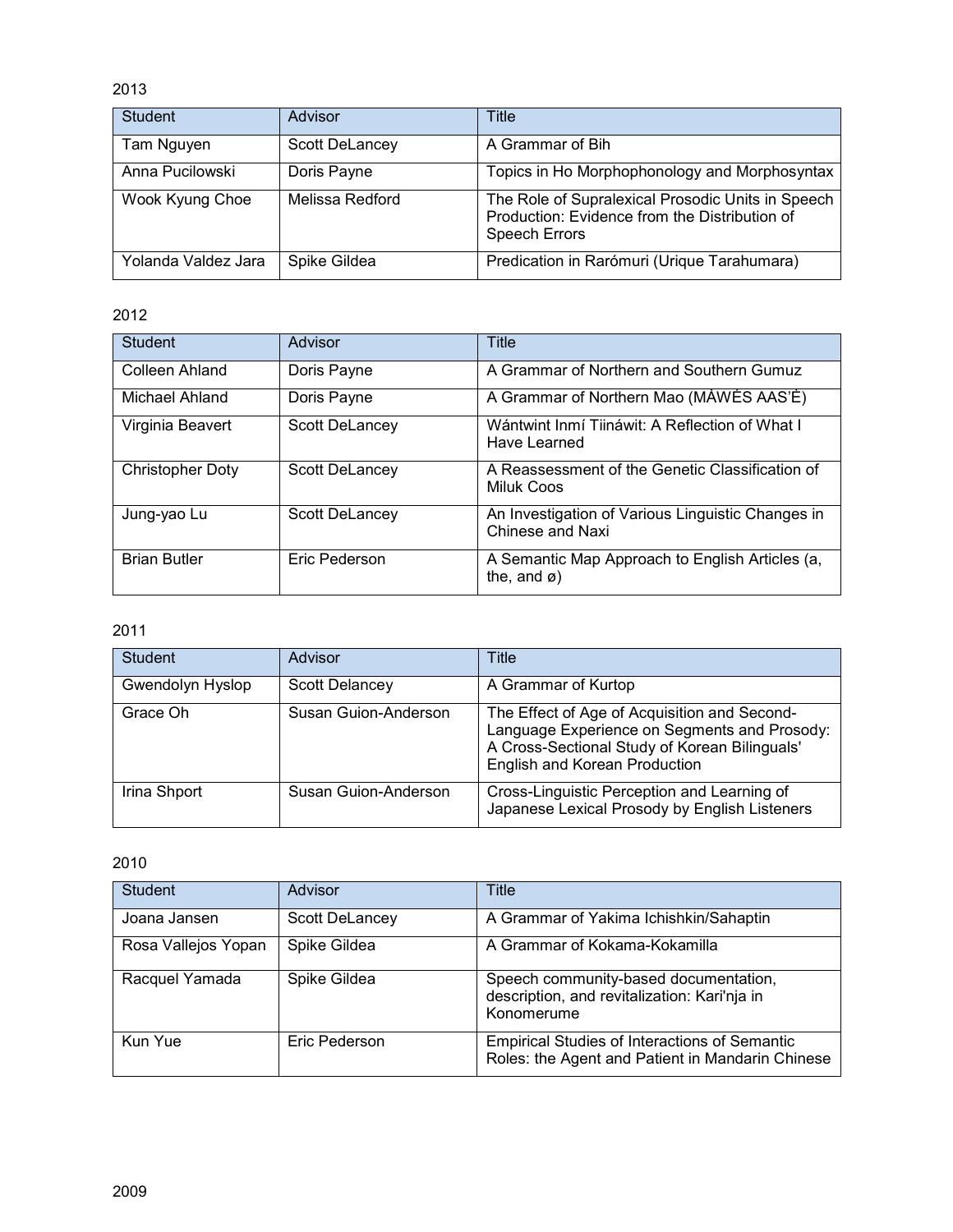| Student        | Advisor              | Title                                                                                          |
|----------------|----------------------|------------------------------------------------------------------------------------------------|
| Kyoung-ho Kang | Susan Guion-Anderson | Clear Speech Production and Perception of Korean<br>Stops and the Sound Change in Korean Stops |
| Yongtaek Kim   | Eric Pederson        | Event Construal and its Linguistic Encoding:<br>Towards an Extended Semantic Map Model         |

| <b>Student</b> | Advisor       | Title                                                                                                |
|----------------|---------------|------------------------------------------------------------------------------------------------------|
| Carev Benom    | Eric Pederson | An Empirical Study of English 'through': Lexical<br>Semantics, Polysemy, and the Correctness Fallacy |

## 2006

| Student                    | Advisor     | <b>Title</b>                                            |
|----------------------------|-------------|---------------------------------------------------------|
| Andoveloniaina<br>Rasolofo | Doris Payne | Malagasy Transitive Clause Types and their<br>Functions |

## 2005

| <b>Student</b>                  | Advisor      | <b>Title</b>                                            |
|---------------------------------|--------------|---------------------------------------------------------|
| Christiane Cunha de<br>Oliveira | Spike Gildea | The Language of the Apinajé People of Central<br>Brazil |

## 2004

| Student                             | Advisor | Title                                                          |
|-------------------------------------|---------|----------------------------------------------------------------|
| Marjorie (Mitzi) Barker   Tom Givón |         | Effects of Divided Attention on Memory for<br><b>Discourse</b> |

## 2003

| <b>Student</b>         | Advisor             | Title                                                                                               |
|------------------------|---------------------|-----------------------------------------------------------------------------------------------------|
| Boniface Kawasha       | Tom Givón           | Lunda Grammar: a Morphosyntactic and Semantic<br>Analysis                                           |
| Jayeon Lim             | Jacquelyn Schachter | The Developmental Process of English Simple<br>Past and Present Perfect by Adult Korean<br>Learners |
| <b>Timothy Thornes</b> | Scott DeLancey      | A Northern Paiute grammar with texts                                                                |
| Pilar Valenzuela       | Doris Payne         | Transitivity in Shipibo-Konibo Grammar                                                              |

| <b>Student</b>          | <b>Advisor</b> | Title                                       |
|-------------------------|----------------|---------------------------------------------|
| <b>Connie Dickinson</b> | Scott DeLancey | Complex Predicates in Tsafiki               |
| Atsuko Hayashi          | Eric Pederson  | Lexicalization of Motion Events in Japanese |
| Janne Underriner        | Scott DeLancey | Intonation and Syntax in Klamath            |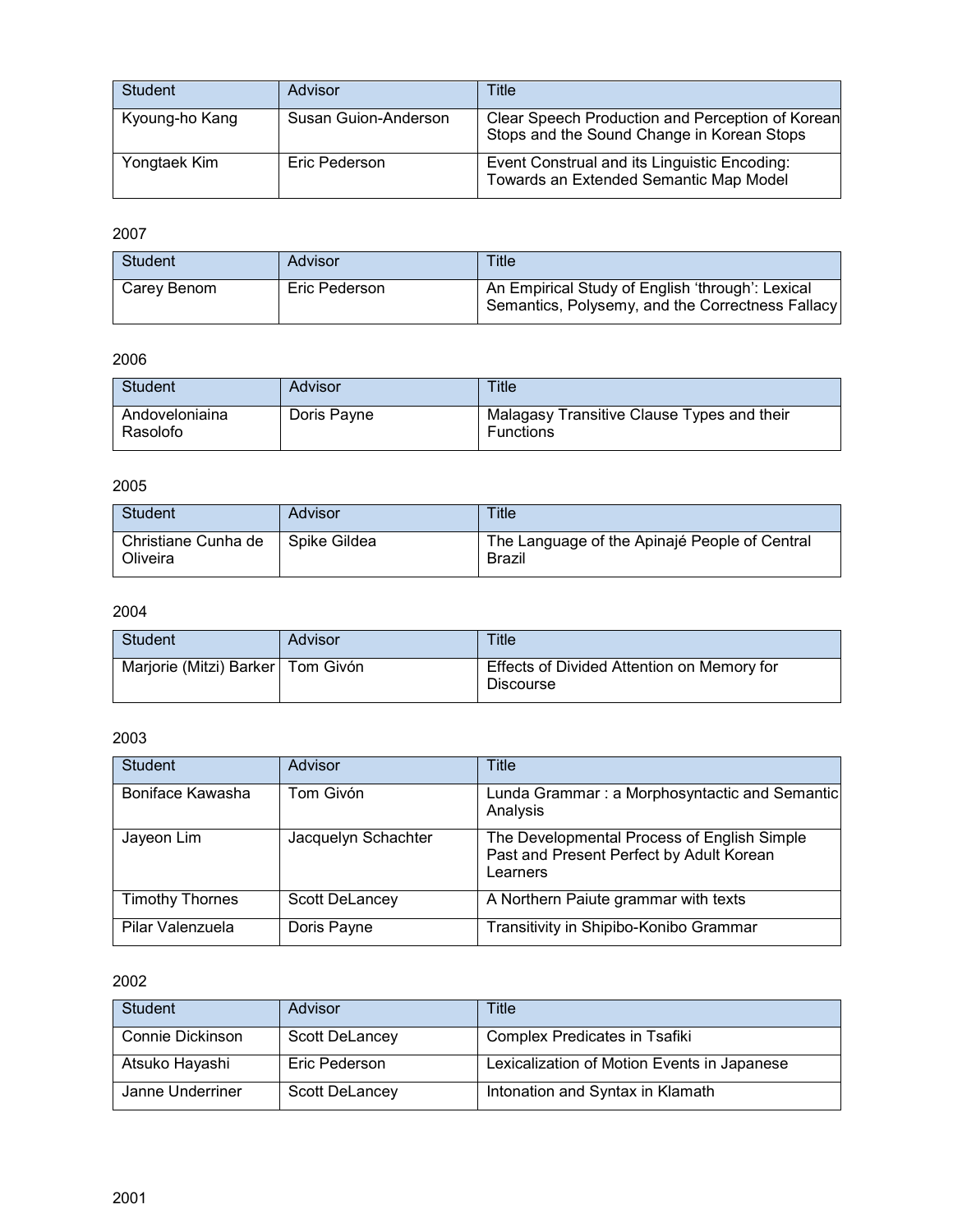| Student         | Advisor     | Title                                         |
|-----------------|-------------|-----------------------------------------------|
| Alejandra Vidal | Doris Payne | Pilagá Grammar (Guyakuruan Family, Argentina) |

| Student            | Advisor        | Title                                                                       |
|--------------------|----------------|-----------------------------------------------------------------------------|
| Unchalee Singnoi   | Scott DeLancey | Nominal Constructions in Thai                                               |
| Belinda Young-Davy | Russ Tomlin    | A Cognitive-Semantic Approach to the Acquisition<br>of English Prepositions |
| Roberto Zavala     | Scott DeLancey | Inversion and other topics in the grammar of<br>Olutec (Mixean)             |

#### 1999

| <b>Student</b>   | Advisor            | Title                                                                                                            |
|------------------|--------------------|------------------------------------------------------------------------------------------------------------------|
| Erik Andvik      | Scott DeLancey     | Tshangla grammar                                                                                                 |
| Linda Forrest    | <b>Russ Tomlin</b> | The Role of Attention and Activation in Language<br>Production: a Neurocognitive Linguistic Approach             |
| Jong-Bai Hwang   | <b>Russ Tomlin</b> | Attention and Second Language Acquisition: the<br>Role of Detection in the L2 Acquisition of English<br>Passives |
| <b>Myint Soe</b> | Scott DeLancey     | A Grammar of Burmese                                                                                             |

## 1998

| <b>Student</b> | Advisor        | Title                                                       |
|----------------|----------------|-------------------------------------------------------------|
| David Watters  | Scott DeLancey | The Kham Language of West-Central Nepal<br>(Takale Dialect) |

## 1996

| <b>Student</b> | Advisor                          | Title                                                                                |
|----------------|----------------------------------|--------------------------------------------------------------------------------------|
| Marleen Haboud | Colette Craig and Doris<br>Pavne | Quichua and Spanish in the Ecuadorian Highlands:<br>The Effects of Long Term Contact |

### 1995

| <b>Student</b>        | Advisor     | <b>Title</b>                                           |
|-----------------------|-------------|--------------------------------------------------------|
| <b>William Staley</b> | Russ Tomlin | Referent Management in Olo: A Cognitive<br>Perspective |

| <b>Student</b>         | Advisor               | Title                                                                   |
|------------------------|-----------------------|-------------------------------------------------------------------------|
| <b>Sherri Brainard</b> | Scott DeLancey        | Karao Phonology                                                         |
| Carl Falsgraf          | Jacquelyn Schachter   | Language and Culture at a Japanese Immersion<br>School                  |
| Emmanuel Kweku A.      | Colette Craig         | Aspects of Akan Grammar                                                 |
| Insun Park             | <b>Scott DeLancey</b> | Grammaticalization of Verbs in Three Tibeto-<br><b>Burman Languages</b> |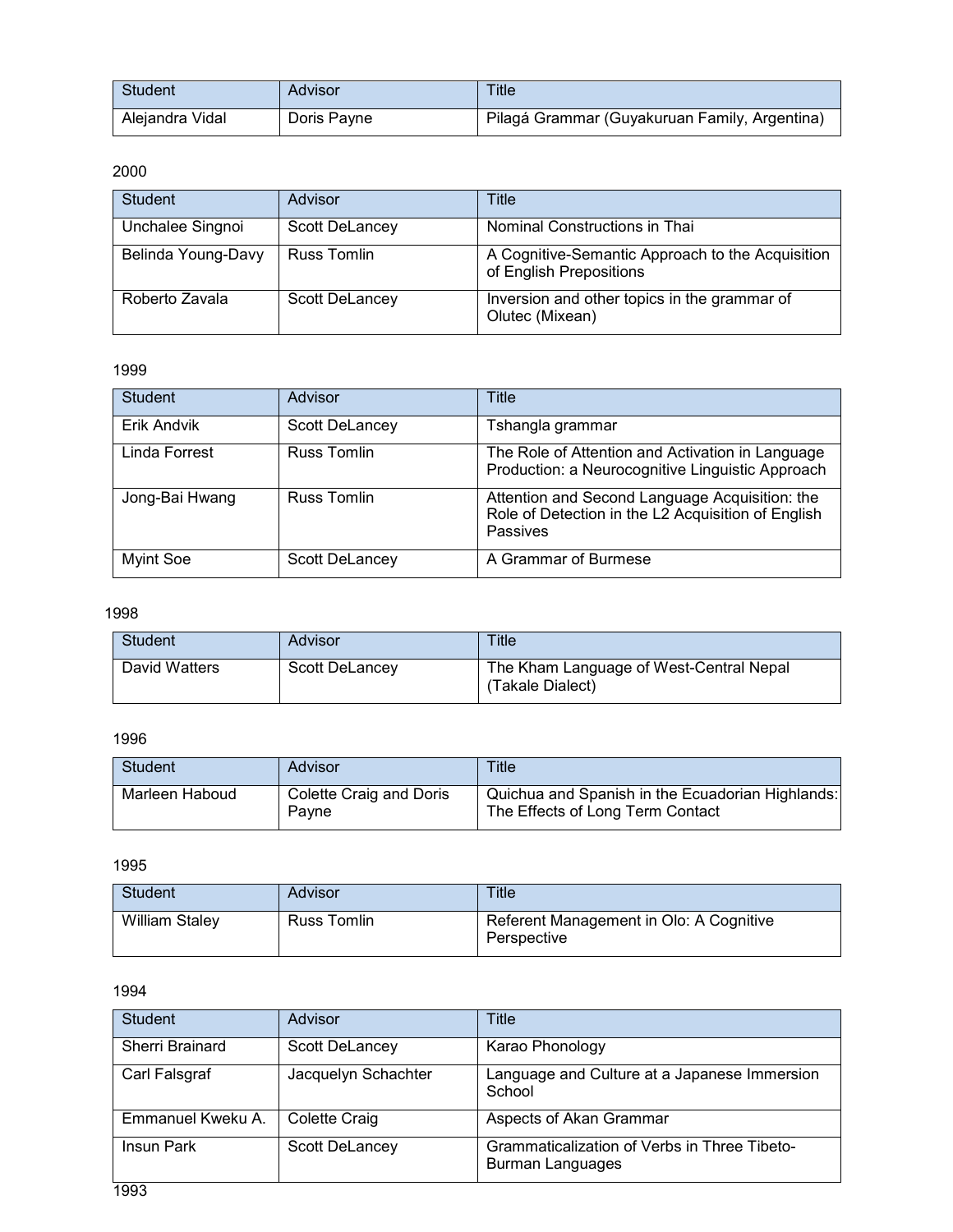| <b>Student</b>           | Advisor            | Title                                                                               |
|--------------------------|--------------------|-------------------------------------------------------------------------------------|
| Lalnunthangi<br>Chhangte | Scott DeLancey     | Mizo Syntax                                                                         |
| Myung Hee Kim            | <b>Russ Tomlin</b> | The Interaction of Global and Local Theme in<br><b>English Narrative</b>            |
| Lynne Yang               | Tom Givón          | Acquisition of a Second Language Under<br><b>Controlled Experimental Conditions</b> |

| Student      | Advisor        | Title                                                                                    |
|--------------|----------------|------------------------------------------------------------------------------------------|
| Spike Gildea | Doris Payne    | Comparative Cariban Morphoxyntax: On the<br>Genesis of Ergativity in Independent Clauses |
| Anju Saxena  | Scott DeLancey | Finite Verb Morphology in Tibeto-Kinnauri                                                |

### 1991

| Student          | Advisor               | <b>Title</b>                                                            |
|------------------|-----------------------|-------------------------------------------------------------------------|
| David Hargreaves | <b>Scott DeLancev</b> | The Concept of Intentional Action in the Grammar<br>of Kathmandu Newari |

## 1990

| <b>Student</b>        | Advisor                   | Title                                                                                                                            |
|-----------------------|---------------------------|----------------------------------------------------------------------------------------------------------------------------------|
| <b>Robert Carlson</b> | Tom Givón                 | A Grammar of Supyire : Kampwo Dialect                                                                                            |
| Carol Genetti         | Scott DeLancey            | A Descriptive and Historical Account of the<br>Dolakha Newari Dialect                                                            |
| Violeta Ramsay        | <b>Hartmut Burmeister</b> | Developmental Stages in the Acquisition of the<br>Perfective and the Imperfective Aspects by<br>Classroom L2 Learners of Spanish |

#### 1989

| Student         | Advisor   | Title                                                    |
|-----------------|-----------|----------------------------------------------------------|
| Chad Thompson   | Tom Givón | Voice and Obviation in Athabaskan and Other<br>Languages |
| Yasuko Watanabe | Tom Givón | Function of "wa" and "ga" in Japanese Discourse          |

| Student           | Advisor   | Title                                                           |
|-------------------|-----------|-----------------------------------------------------------------|
| Ann M. Cooreman   | Tom Givón | Transitivity and Discourse Continuity in Chamorro<br>Narratives |
| Noel Emerson Rude | Tom Givón | Studies in Nez Perce Grammar and Discourse                      |